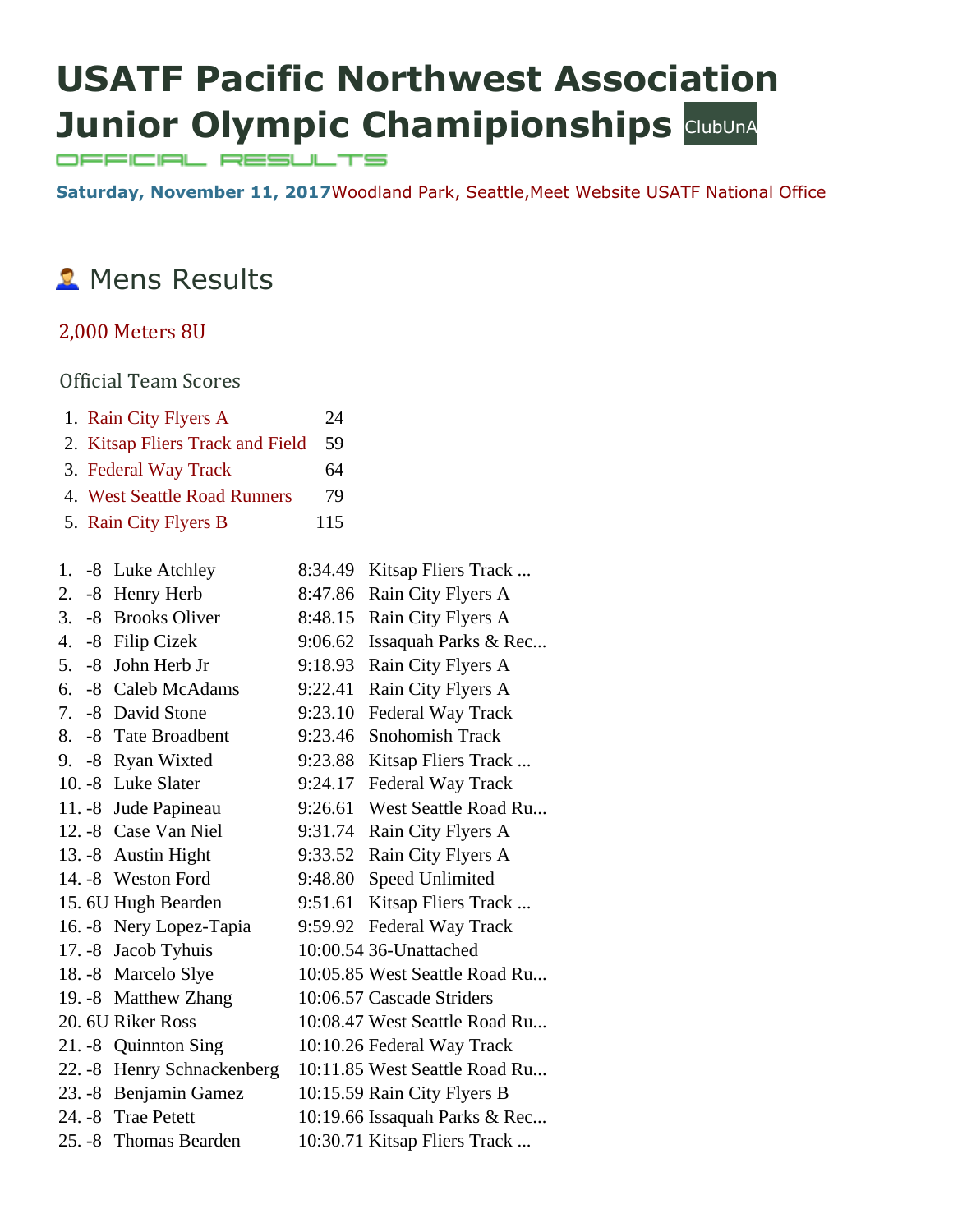| 26. 6U Matthew Wixted                                     | 10:33.25 Kitsap Fliers Track  |
|-----------------------------------------------------------|-------------------------------|
| 27. -8 Leonardo Miramontes                                | 10:39.17 Federal Way Track    |
| 28. -8 William Bigelow                                    | 10:49.29 Rain City Flyers B   |
| 29. - 8 Cooper Smith                                      | 10:53.27 Rain City Flyers B   |
| 30. -8 Oliver Nisbet                                      | 10:54.62 Barron Park Striders |
| 31. -8 Kristopher Brady                                   | 11:00.81 36-Unattached        |
| 32. -8 Ruben Hancock Brewer 11:02.91 West Seattle Road Ru |                               |
| 33. - 8 Jadon Cairus                                      | 11:12.18 Rain City Flyers B   |
| 34. 6U Mickey McCulley                                    | 11:15.02 King Cobras Track &  |
| 35. - 8 Jacksen Kramer                                    | 11:22.62 Federal Way Track    |
| 36. - 8 Ethan Mayachar                                    | 11:46.25 Rain City Flyers B   |
| 37. -8 Asher Baughn                                       | 11:47.38 Rain City Flyers A   |
| 38. -8 Ryan Fowler                                        | 11:52.05 36-Unattached        |
| 39. -8 Colby Whelan                                       | 11:59.11 West Seattle Road Ru |
| 40. -8 Xayvion Thompson                                   | 12:51.89 36-Unattached        |
| 41. -8 Henry Ingraham                                     | 13:09.21 West Seattle Road Ru |

# [3,000 Meters 9-10](https://www.athletic.net/CrossCountry/meet/136547/results/561569)

| 1. Rain City Flyers A              | 32  |
|------------------------------------|-----|
| 2. Speed Unlimited                 | 48  |
| 3. Federal Way Track               | 54  |
| 4. Cascade Striders A              | 95  |
| 5. West Seattle Road Runners A 141 |     |
| 6. Rain City Flyers B              | 156 |
|                                    |     |

| $\mathbf{1}$ . | 10 Charlie McManus         | 12:08.37 Rain City Flyers A |
|----------------|----------------------------|-----------------------------|
| 2.             | 10 Andrew Kolenski         | 12:14.11 Speed Unlimited    |
| 3.             | 10 Connor Rickey           | 12:21.05 Speed Unlimited    |
| 4.             | 10 Jonah Kearns            | 12:23.95 Rain City Flyers A |
| .5.            | 10 Quinten Brooks          | 12:38.91 Speed Unlimited    |
| 6.             | 10 Hudson Wallace          | 12:42.21 36-Unattached      |
| 7.             | 10 Ashton Berwick          | 12:42.75 South Hill Running |
| 8.             | 10 Leonidas Michelon       | 12:50.99 Federal Way Track  |
| 9.             | 10 Michael McCoy III       | 12:55.22 Whisper Running    |
|                | 10.10 Camden Korb-Nice     | 12:56.12 Rain City Flyers A |
|                | 11.10 Ronan Barringer      | 13:00.46 Federal Way Track  |
|                | 12. 10 Ethan Urquhart      | 13:01.30 Rain City Flyers A |
|                | 13.10 Aiden Miller         | 13:05.99 Skagit Swift       |
|                | 14.10 Spencer Ballard      | 13:08.41 Federal Way Track  |
| 15.            | <b>Pattrick Mirkin</b>     | 13:17.09 36-Unattached      |
|                | 16.10 Evan Jakubek         | 13:20.58 Rain City Flyers A |
|                | 17.10 Alejandro Miramontes | 13:23.92 Federal Way Track  |
|                | 18.10 Jack Evans           | 13:25.79 Cascade Striders A |
|                |                            |                             |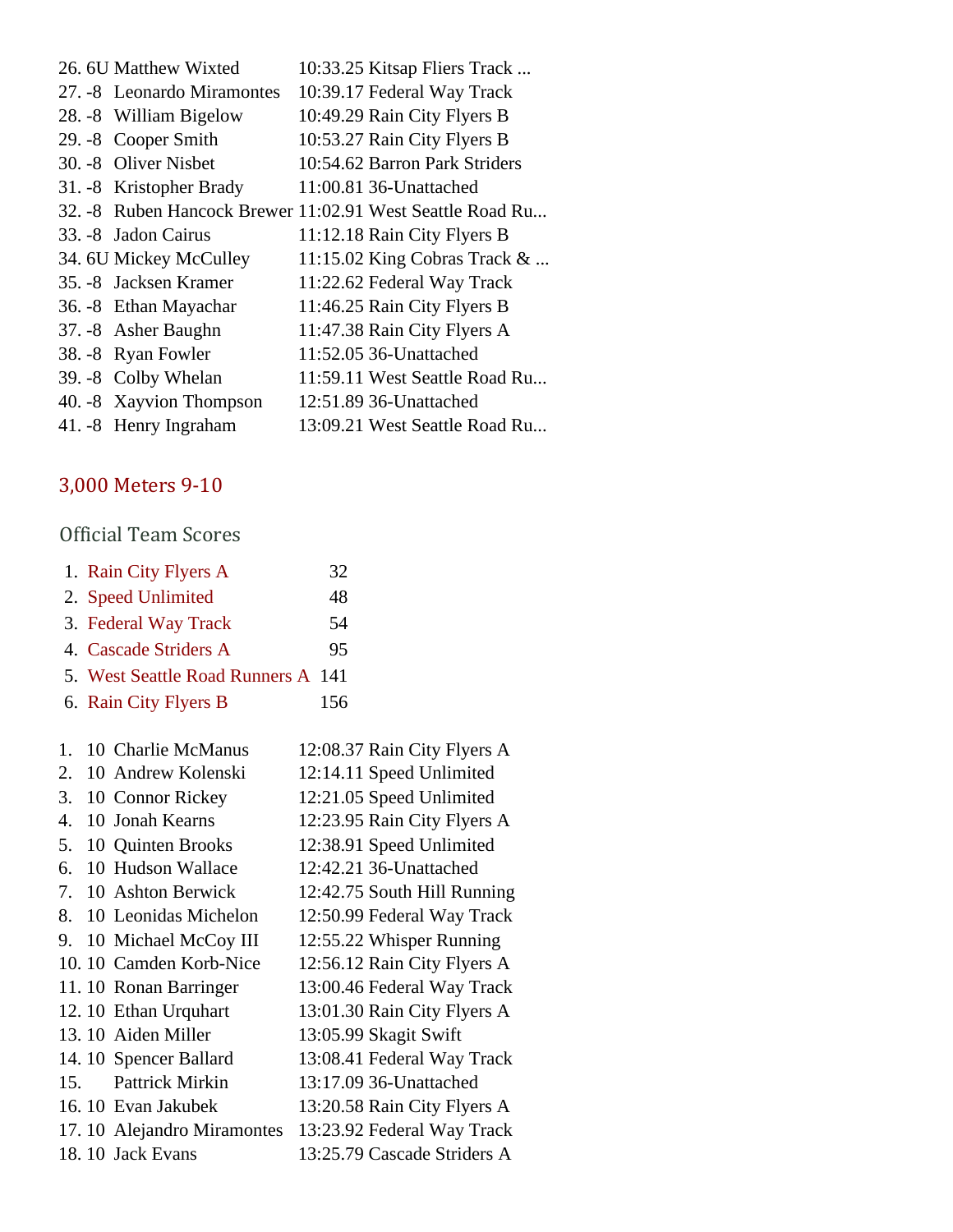19. 10 Tamir Stern 13:26.50 Cascade Striders A 20. 10 Max Billett 13:28.75 Rain City Flyers A 21. 10 Dawson Berwick 13:32.31 South Hill Running 22. 10 Jackson Punke 13:38.13 Speed Unlimited 23. 10 Cash Nowicki 13:45.47 West Seattle Road Ru... 24. 10 Hawker Nostrom 13:52.02 Federal Way Track 25. 10 Wesley Stevick 13:53.67 Barron Park Striders 26. 10 William Frederick 14:06.12 West Seattle Road Ru... 27. 10 Oscar Zimmerman 14:11.31 Rain City Flyers A 28. 10 William Leonard 14:11.71 Cascade Striders A 29. 10 Heath Terry 14:16.68 Chuckanut Raptors Ru... 30. 10 Tucker Punke 14:18.99 Speed Unlimited 31. 10 Rayhan Sathiq 14:25.47 Cascade Striders A 32. 10 Rodrigo Montano 14:29.73 Cascade Striders A 33. 10 Dylan Zehr 14:30.04 Federal Way Track 34. 10 Jonah Parda-Jay 14:33.87 Rain City Flyers A 35. 10 Robbie Morris 14:40.32 Cascade Striders A 36. 10 Calvin Forsberg 14:45.55 Cascade Striders A 37. 10 William Souza-Ponce 14:49.64 Rain City Flyers B 38. 10 Connor Withey Evans 14:51.60 Rain City Flyers B 39. 10 Chance Mason 14:59.01 West Seattle Road Ru... 40. 10 Huey Hoff 15:11.77 Rain City Flyers B 41. 10 Oliver Li 15:12.95 Speed Unlimited 42. 10 Nicholas Wittmann 15:26.29 Rain City Flyers B 43. 10 Jonathan Brady 15:28.59 36-Unattached 44. 10 Jonas Couch 15:39.88 Federal Way Track 45. 10 Riley Magill 15:41.46 Rain City Flyers B 46. 10 Tyler Knox 15:45.90 Rain City Flyers B 47. 10 Logan Lyman 15:52.13 West Seattle Road Ru... 48. 10 Evan Leonard 16:02.57 Federal Way Track 49. 10 Boden Hammerstad 16:05.00 West Seattle Road Ru... 50. 10 Craig Crowell 16:34.56 36-Unattached 51. 10 Gavin Maclean 16:57.60 Cascade Striders A 52. 10 Josiah Corner 17:36.24 West Seattle Road Ru... 53. 10 Ben Grimes 18:21.05 West Seattle Road Ru... 54. 10 Ryan Ashley 18:53.22 Cascade Striders B 55. 10 Everett Burdett 19:15.12 West Seattle Road Ru... 56. 10 Gibson Bay 19:17.89 West Seattle Road Ru... 57. 10 Whit Linxweiler 21:25.48 West Seattle Road Ru...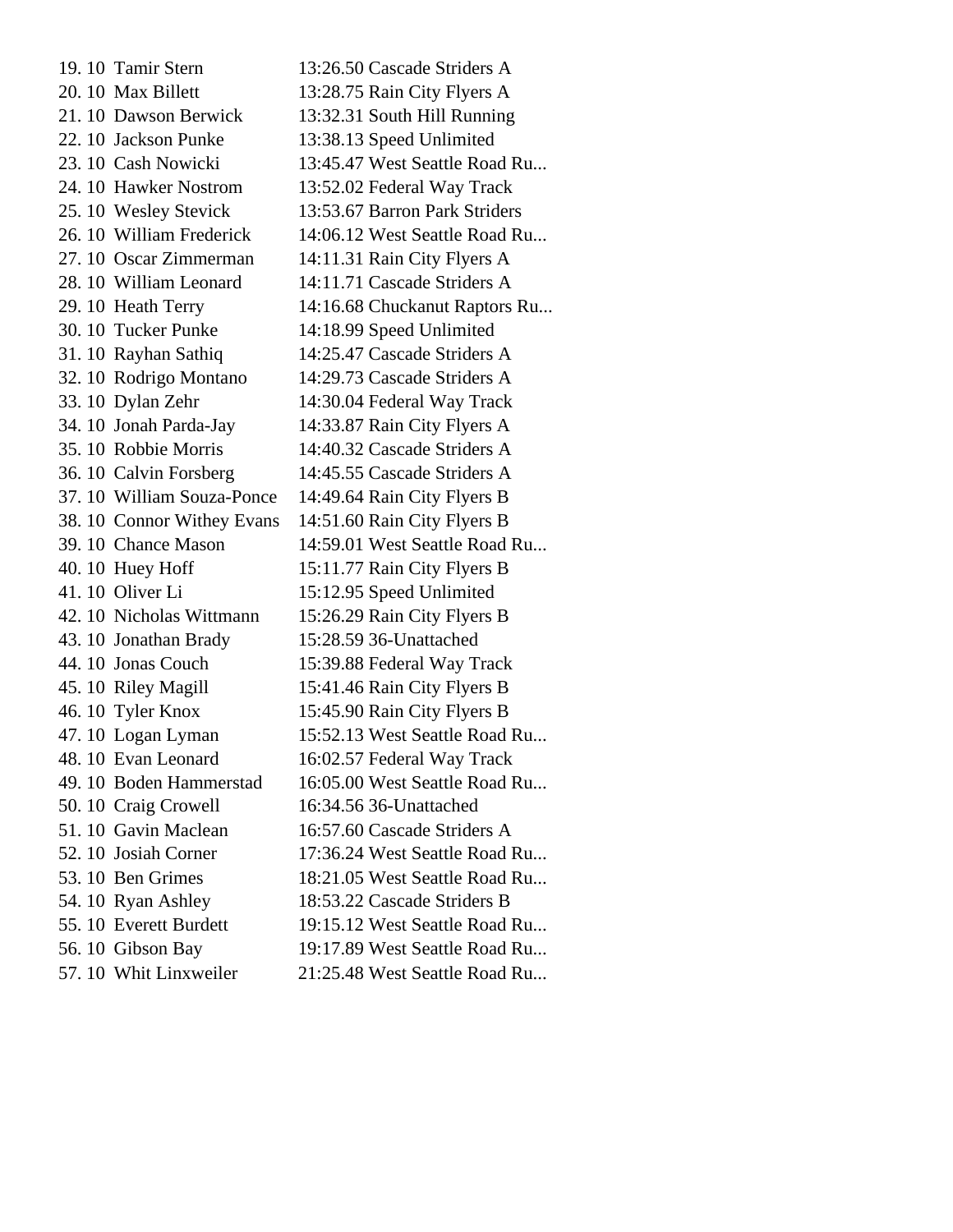# [3,000 Meters 11-12](https://www.athletic.net/CrossCountry/meet/136547/results/561571)

- 1. [Rain City Flyers A](https://www.athletic.net/CrossCountry/School.aspx?SchoolID=30070) 16
- 2. [Camas XC](https://www.athletic.net/CrossCountry/School.aspx?SchoolID=74647) 69
- 3. [Federal Way Track](https://www.athletic.net/CrossCountry/School.aspx?SchoolID=29808) 77
- 4. [Cascade Striders A](https://www.athletic.net/CrossCountry/School.aspx?SchoolID=30059) 80
- 5. [Rain City Flyers B](https://www.athletic.net/CrossCountry/School.aspx?SchoolID=30070) 118

| 1. | 12 Drew Oliver              | 10:49.25 Rain City Flyers A   |
|----|-----------------------------|-------------------------------|
| 2. | 12 William Schneider        | 10:50.31 Rain City Flyers A   |
| 3. | 12 Carter Joy               | 10:55.67 Rain City Flyers A   |
| 4. | 12 Will Sandnes             | 10:56.31 Rain City Flyers A   |
| 5. | 12 Liam Heninger            | 11:27.24 Issaquah Parks & Rec |
| 6. | 12 Tenichi Gordon           | 11:33.01 Kitsap Fliers Track  |
| 7. | 12 James Puffer             | 11:39.93 Camas XC             |
| 8. | 12 Shane Effgen             | 11:41.01 36-Unattached        |
| 9. | 12 Logan Plesko             | 11:41.61 Rain City Flyers A   |
|    | 10.12 Melkamu Englert       | 11:47.79 Federal Way Track    |
|    | 11.12 Alexander Trevino     | 11:54.11 36-Unattached        |
|    | 12.12 Aiden Stewart         | 11:55.21 Camas XC             |
|    | 13.12 Joachim Jakuc         | 11:56.44 Cascade Striders A   |
|    | 14.12 Robert Dunne-Loper    | 12:05.04 Rain City Flyers A   |
|    | 15.12 Joshua McKinstry      | 12:13.11 Whisper Running      |
|    | 16.12 Brennen Rickey        | 12:16.47 Speed Unlimited      |
|    | 17.12 Hudson Atrosh         | 12:17.93 Speed Unlimited      |
|    | 18.12 Reidar Aageson        | 12:20.05 Issaquah Parks & Rec |
|    | 19.12 Ben Archer            | 12:25.53 Issaquah Parks & Rec |
|    | 20. 12 Duncan Frisbie-Smith | 12:26.64 Rain City Flyers A   |
|    | 21.12 Yusuf Moazzam         | 12:36.16 Cascade Striders A   |
|    | 22.12 Braden Benner         | 12:41.62 South Hill Running   |
|    | 23.12 Ewan Kae              | 12:42.38 West Seattle Road Ru |
|    | 24. 12 Zohar Rafalovich     | 12:46.51 Cascade Striders A   |
|    | 25.12 Keefe Russell         | 12:47.24 Federal Way Track    |
|    | 26.12 Decius Michelon       | 12:51.56 Federal Way Track    |
|    | 27. 12 Alan Penrose III     | 12:57.17 Barron Park Striders |
|    | 28.12 Giovanni Slye         | 12:59.52 West Seattle Road Ru |
|    | 29.12 Riley Potter          | 13:05.80 Camas XC             |
|    | 30. 12 Ethan Miller         | 13:10.80 Skagit Swift         |
|    | 31.12 Bryce Borst           | 13:12.62 Camas XC             |
|    | 32.12 Caleb Hirschfeld      | 13:17.91 Rain City Flyers B   |
|    | 33.12 Finn Dunne            | 13:20.63 Issaquah Parks & Rec |
|    | 34.12 Brennen Bowman        | 13:25.29 South Hill Running   |
|    | 35.12 Aaron Beltran         | 13:25.72 Federal Way Track    |
|    | 36.12 Jackson Fitch         | 13:26.81 Rain City Flyers B   |
|    |                             |                               |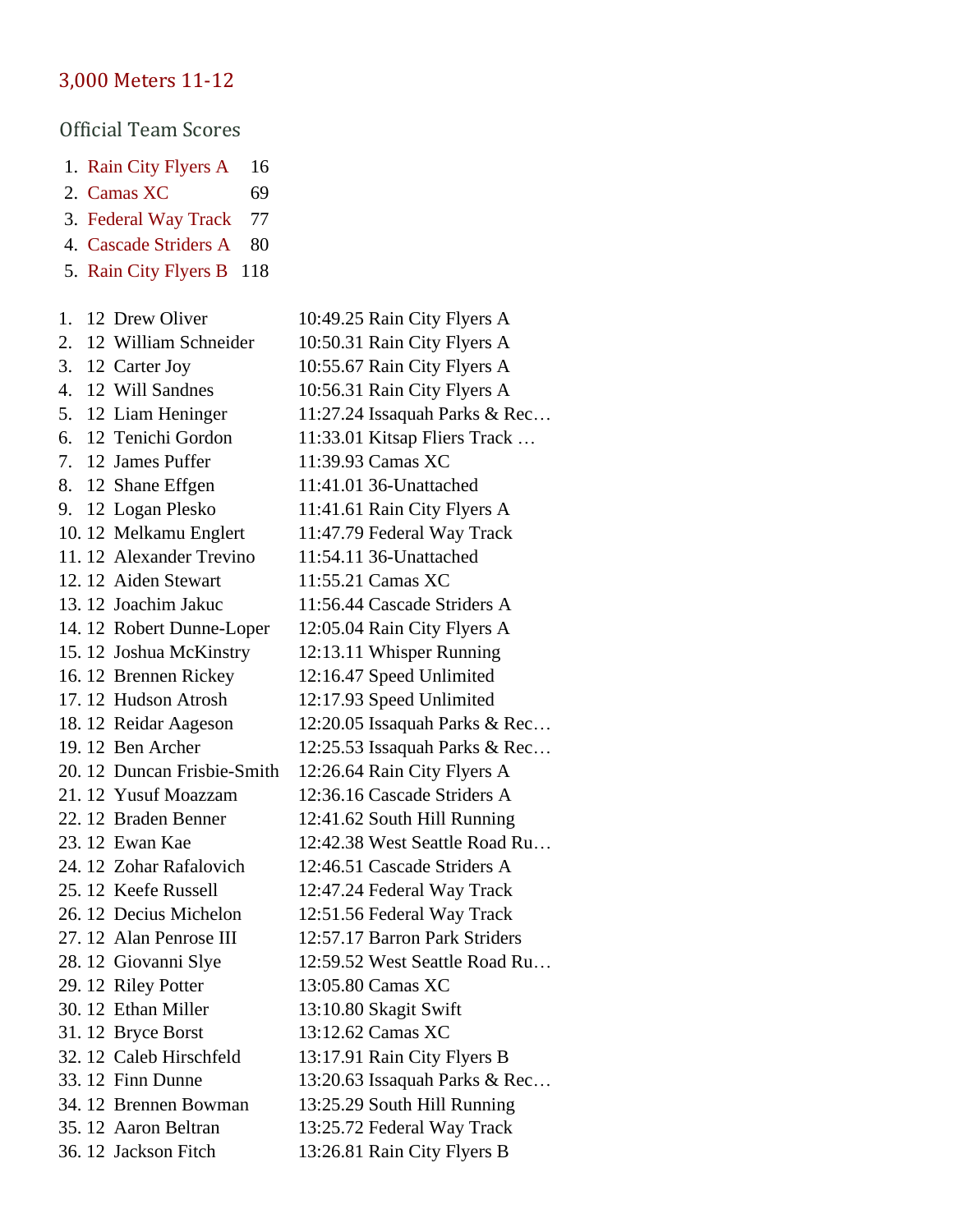| 37.12 Daniel Montano        | 13:28.42 Cascade Striders A   |
|-----------------------------|-------------------------------|
| 38.12 Tony Lopez-Tapia      | 13:30.13 Federal Way Track    |
| 39. 12 Elliott Burdett      | 13:36.67 West Seattle Road Ru |
| 40. 12 Quincy Purcell       | 13:39.31 Rain City Flyers A   |
| 41.12 Collin Burgess        | 13:43.05 Camas XC             |
| 42.12 Kyle Atkinson         | 13:44.00 36-Unattached        |
| 43.12 Jack Bigelow          | 13:48.92 Rain City Flyers B   |
| 44. 12 Benjamin Huh         | 13:59.31 Speed Unlimited      |
| 45.12 Gabriel Rader Rice    | 14:00.99 Barron Park Striders |
| 46. 12 Paul Frederick       | 14:08.07 West Seattle Road Ru |
| 47. 12 Isaac Adkins         | 14:12.77 Skagit Swift         |
| 48.12 Aiden Cardona Ruud    | 14:19.26 Cascade Striders A   |
| 49. 12 Lewis Huh            | 14:28.29 Speed Unlimited      |
| 50. 12 Ammar Ghouse         | 14:33.04 Cascade Striders A   |
| 51.12 Johan Leuschke        | 15:00.03 Rain City Flyers B   |
| 52.12 Logan Strongwill      | 15:10.30 Camas XC             |
| 53.12 Simeon McAdams        | 15:26.34 Rain City Flyers B   |
| 54. 12 Logan Fisher         | 15:52.85 Federal Way Track    |
| 55.12 Edan Jacobson         | 15:57.79 Cascade Striders A   |
| 56.12 Lloyd Todaro          | 15:59.62 Rain City Flyers B   |
| 57. 12 Christopher Carrillo | 16:27.56 Camas XC             |
| 58.12 Jameson Morrison      | 17:44.40 South Hill Running   |
| 59.12 Max Swenson           | 18:15.32 Rain City Flyers B   |

### [4,000 Meters 13-14](https://www.athletic.net/CrossCountry/meet/136547/results/561573)

#### Official Team Scores

| 1. Federal Way Track | 47 |
|----------------------|----|
| 2. Camas XC A        | 49 |
| 3. Speed Unlimited   | 88 |
| 4. Rain City Flyers  | 96 |

- 5. [Snohomish Track](https://www.athletic.net/CrossCountry/School.aspx?SchoolID=30073) 97
- 6. [Cascade Striders A](https://www.athletic.net/CrossCountry/School.aspx?SchoolID=30059) 134

|  | 1. 14 Caleb Goulet |
|--|--------------------|
|  |                    |

| 2. 14 Evan Jenkins | 14:24.44 Camas XC A |
|--------------------|---------------------|
|                    |                     |

3. 14 Hale Behan 14:26.32 Cascade Striders A

13:52.05 Rain City Flyers

- 4. 14 Hayden Fisher 14:30.56 Federal Way Track
- 5. 14 Adrean Tafolla 14:37.07 Speed Unlimited
- 6. 14 Wilson Fresh 14:41.73 Camas XC A
- 7. 14 Michael Hanrahan 14:42.47 Skagit Swift
- 8. 14 Alec Ibarra 14:48.36 36-Unattached
- 9. 14 Eric Souza-Ponce 14:49.99 Rain City Flyers
- 10. 14 Landon Guaderrama 14:50.72 Federal Way Track
- 11. 14 Maximus Sing 14:51.18 Federal Way Track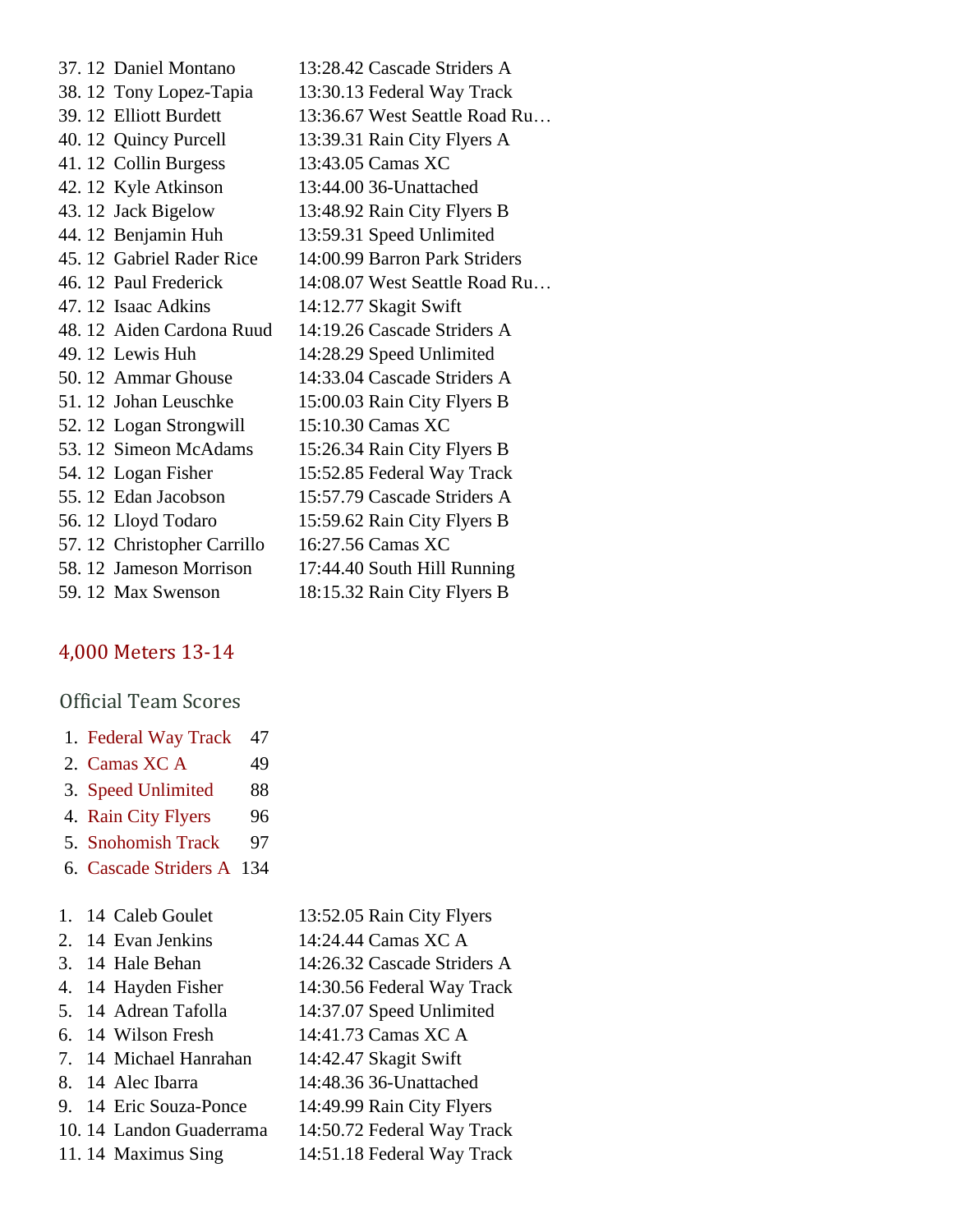12. 14 Mason Wrede 14:52.08 Camas XC A 13. 14 Jakob Broadbent 14:53.77 Snohomish Track 14. 14 Harrison Lyons 14:54.87 Federal Way Track 15. 14 Alex Oathout 14:55.98 36-Unattached 16. 14 Ryan Horr 14:58.07 Skagit Swift 17. 14 Mateo Castillo 15:06.05 Snohomish Track 18. 14 Jameson Karmell 15:06.93 Federal Way Track 19. 14 Vincenzo Robles 15:07.41 Camas XC A 20. 14 Tyler Dinh 15:08.14 Camas XC A 21. 14 Braden Wallace 15:08.62 Snohomish Track 22. 14 Alex Miller 15:11.08 Skagit Swift 23. 14 Anthony Smith 15:11.79 Speed Unlimited 24. 14 Rustam Guest 15:13.19 Speed Unlimited 25. 14 Tanner Pecheos 15:13.59 Federal Way Track 26. 14 Tanner Dozier 15:16.83 Camas XC A 27. 14 Kya Villanueva 15:19.30 Speed Unlimited 28. 14 Jude Helmes 15:23.97 Whisper Running 29. 14 Triton Vitale 15:28.10 Federal Way Track 30. 14 John Pratapas 15:28.38 Speed Unlimited 31. 14 Maxwell Aldrich 15:28.83 Rain City Flyers 32. 14 Carson Frawley 15:32.99 Camas XC A 33. 14 Luke Stafford 15:35.60 Snohomish Track 34. 14 Alexander Serper 15:38.43 Cascade Striders A 35. 14 Paarth Singh 15:40.46 Issaquah Parks & Rec… 36. 14 Kelton Gagnon 15:50.81 36-Unattached 37. 14 Preston Lee 15:52.75 Snohomish Track 38. 14 Josh Slate 15:53.40 Cascade Striders A 39. 14 Peterson King 15:57.40 Rain City Flyers 40. 14 Covey Stark 16:01.42 Camas XC A 41. 14 Camden Jaureguy 16:07.39 Rain City Flyers 42. 14 Ethan Erickson 16:08.82 Rain City Flyers 43. 14 Cody Kuss 16:14.88 36-Unattached 44. 14 Soren Hansen 16:16.86 Cascade Striders A 45. 14 Rett Stevens 16:17.17 Snohomish Track 46. 14 Seth Hicks 16:24.39 Snohomish Track 47. 14 Leonardo Reyes Mar… 16:30.44 Speed Unlimited 48. 14 Levi Powers 16:54.67 Snohomish Track 49. 14 Danny Pree 16:58.00 Barron Park Striders 50. 14 Quinn Hoisington 17:01.94 Rain City Flyers 51. 14 Ben Jordan 17:04.67 Whisper Running 52. 14 Leo Rosales 17:08.10 Rain City Flyers 53. 14 Nicholas DeYoung 17:12.29 South Hill Running 54. 14 Braxton Williams 17:16.99 36-Unattached 55. 14 Northern Brown 17:17.81 Cascade Striders A 56. 14 Luke Ensminger 17:24.19 Cascade Striders A 57. 14 Merek Weed 17:32.85 Cascade Striders B 58. 14 Tomer Kalach 17:38.25 Cascade Striders A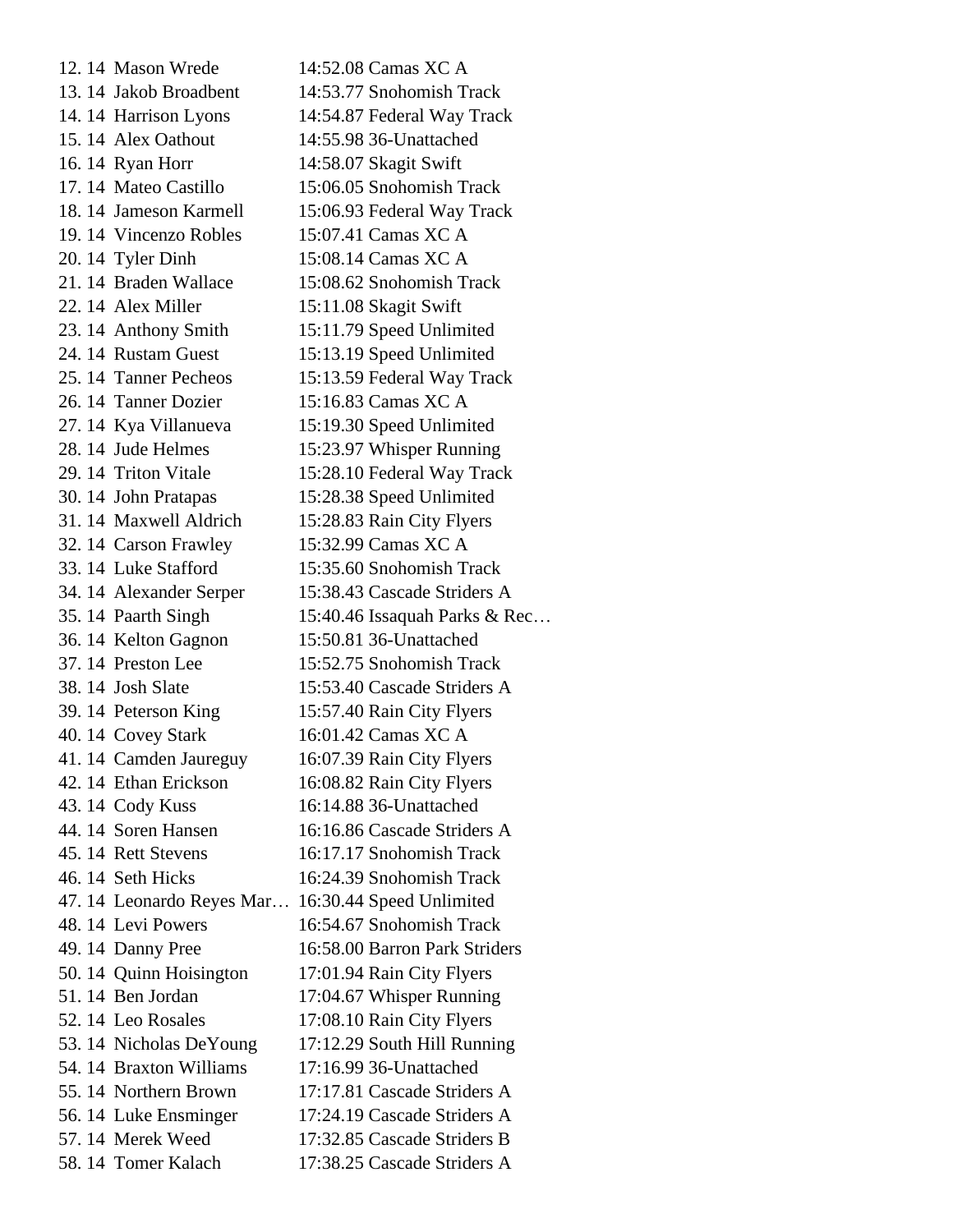59. 14 William Laskey 17:58.54 Camas XC B 60. 14 Hayden Goldberg 18:12.05 Cascade Striders B 61. 14 Clark Dinh 18:24.96 Camas XC B 62. 14 Cash Gallaher 19:14.71 36-Unattached 63. 14 Michael Trinh 21:37.28 West Seattle Road Ru…

# [5,000 Meters 15-18](https://www.athletic.net/CrossCountry/meet/136547/results/561575)

# Official Team Scores

1. [Rain City Flyers](https://www.athletic.net/CrossCountry/School.aspx?SchoolID=30070) 15

|    | 1. 16 Garrett McSheffrey | 17:33.79 36-Unattached        |
|----|--------------------------|-------------------------------|
| 2. | 16 Michael Lewis         | 17:38.80 Rain City Flyers     |
|    | 3. 16 Lucas Becker       | 17:50.99 36-Unattached        |
| 4. | 16 Ben Heagler           | 18:07.73 Rain City Flyers     |
|    | 5. 16 Aidan Cantine      | 18:11.99 Speed Unlimited      |
|    | 6. 18 Ethan Ashley       | 18:17.05 Cascade Striders     |
| 7. | 18 Joel Slominski        | 18:20.24 36-Unattached        |
|    | 8. 16 Adam Flood         | 18:24.66 Rain City Flyers     |
|    | 9. 16 John Romano-Olsen  | 18:28.11 Rain City Flyers     |
|    | 10.16 Lucas Seeley       | 18:37.35 Rain City Flyers     |
|    | 11.18 Zachary Sundt      | 19:01.21 Barron Park Striders |
|    | 12.16 Elian Joseph       | 19:06.75 Speed Unlimited      |
|    | 13.16 Tanyr Gagnon       | 19:30.52 36-Unattached        |
|    | 14.16 Asa Danforth       | 19:40.91 Chuckanut Raptors Ru |
|    | 15.16 Grant Swettenam    | 19:41.39 36-Unattached        |
|    | 16.18 Sven Krattinger    | 19:56.66 Barron Park Striders |
|    | 17.18 James Cushman VI   | 20:13.34 36-Unattached        |
|    | 18.16 Ethan Anderson     | 20:18.49 Rain City Flyers     |
|    | 19.18 Justin Christopher | 21:11.35 South Hill Running   |
|    | 20. 16 Carson Hammer     | 21:11.61 Cascade Striders     |
|    | 21.18 Usman Moazzam      | 21:32.58 Cascade Striders     |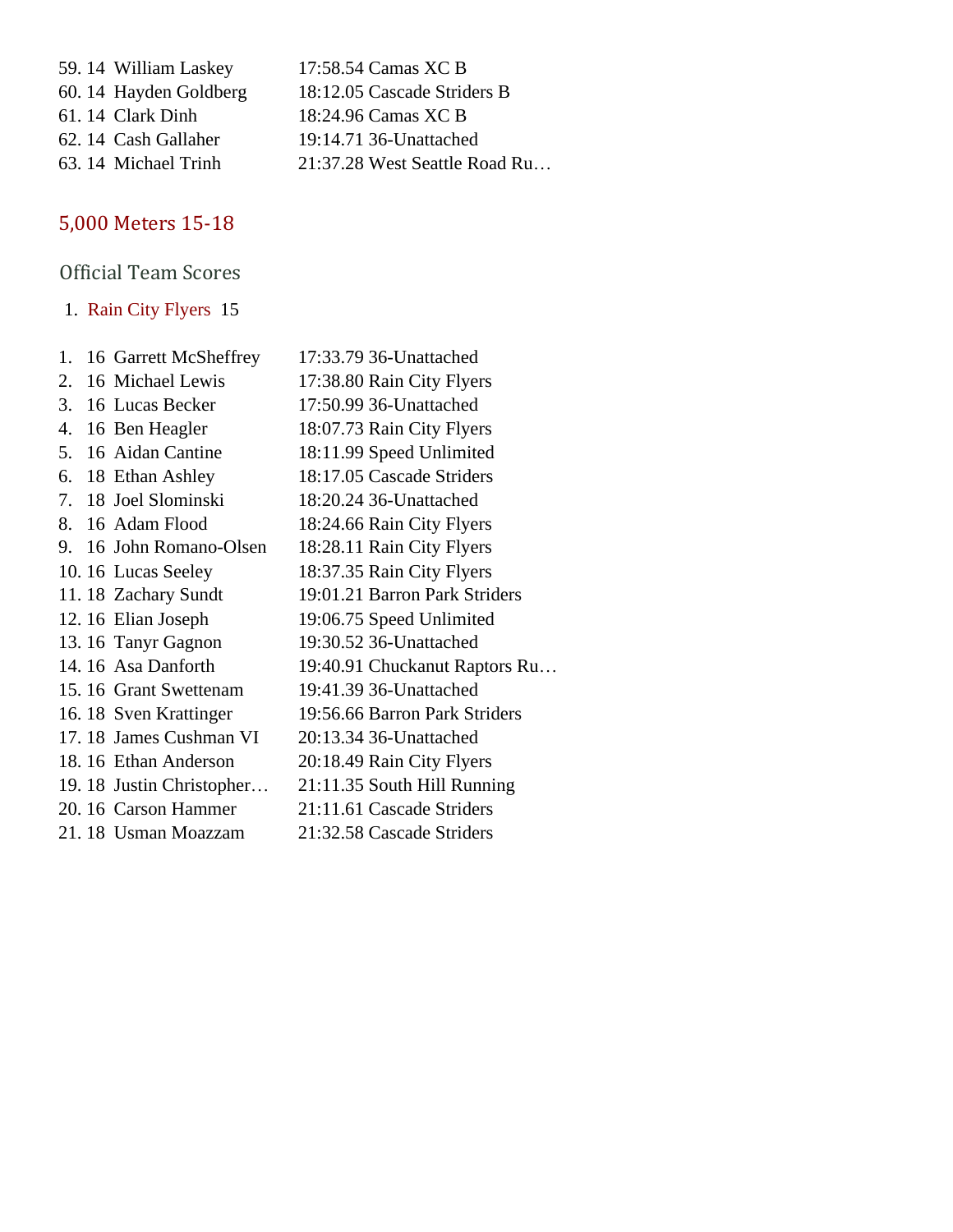# **A** Womens Results

## [2,000 Meters](https://www.athletic.net/CrossCountry/meet/136547/results/561568) 8U

|    |      | 1. Rain City Flyers          | 36      |                               |
|----|------|------------------------------|---------|-------------------------------|
|    |      | 2. West Seattle Road Runners | 41      |                               |
|    |      | 3. Federal Way Track A       | 43      |                               |
| 1. |      | -8 Corinne Hudders           | 8:23.54 | Rain City Flyers              |
| 2. | $-8$ | Lianna Bloom                 | 8:56.30 | West Seattle Road Ru          |
| 3. | $-8$ | Abigail Wallace              | 9:03.09 | 36-Unattached                 |
| 4. | $-8$ | Flora Lovejoy                | 9:03.37 | <b>Rain City Flyers</b>       |
| 5. | $-8$ | Macy Powell                  | 9:05.78 | West Seattle Road Ru          |
| 6. | $-8$ | Weijia Wu                    | 9:11.97 | <b>Cascade Striders</b>       |
| 7. | $-8$ | Jasmine Johnson              | 9:27.84 | Federal Way Track A           |
| 8. | -8   | Anna Haber                   | 9:32.86 | <b>Rain City Flyers</b>       |
| 9. |      | -8 Taitum Couch              | 9:38.35 | Federal Way Track A           |
|    |      | 10. - 8 Makenzie Foree       | 9:39.94 | Federal Way Track A           |
|    |      | 11. -8 Gemma Caprara         | 9:42.61 | Federal Way Track A           |
|    |      | 12. -8 Clare Effgen          | 9:43.48 | 36-Unattached                 |
|    |      | 13. -8 Grace Hardie          | 9:44.86 | Issaquah Parks & Rec          |
|    |      | 14. - 8 McKenzi Berwick      | 9:50.74 | South Hill Running            |
|    |      | 15. -8 Anastasia Corner      | 9:56.47 | West Seattle Road Ru          |
|    |      | 16. - 8 Lillian Lendrum Fort | 9:56.98 | Rain City Flyers              |
|    |      | 17. - 8 Cailin Ross          | 9:59.52 | West Seattle Road Ru          |
|    |      | 18. -8 Lincoln Sitzmann      |         | 10:05.77 West Seattle Road Ru |
|    |      | 19. - 8 Isabel Whitaker      |         | 10:06.51 Federal Way Track A  |
|    |      | 20. - 8 Aaria Garhwal        |         | 10:28.58 Rain City Flyers     |
|    |      | 21. -8 Emily Alexander       |         | 10:40.15 Issaquah Parks & Rec |
|    |      | 22. -8 Maddie Chung          |         | 10:48.79 West Seattle Road Ru |
|    |      | 23. - 8 Violet Carrel        |         | 10:58.76 Cascade Striders     |
|    |      | 24. -8 Ryan Frisbie-Smith    |         | 11:15.67 Rain City Flyers     |
|    |      | 25. 6U Korra Caprara         |         | 11:18.32 Federal Way Track A  |
|    |      | 26. 6U Rayanna Dech          |         | 11:29.01 Federal Way Track B  |
|    |      | 27. -8 Kealohilani Truebl    |         | 11:40.39 King Cobras Track &  |
|    |      | 28. -8 Zoe Trueblood         |         | 11:55.97 King Cobras Track &  |
|    |      | 29. - 8 Anna Bayless         |         | 12:13.28 Federal Way Track A  |
|    |      | 30. 6U Hannah Gardner        |         | 13:21.98 Federal Way Track A  |
|    |      | 31. 6U Emma Withey Evans     |         | 14:02.39 Rain City Flyers     |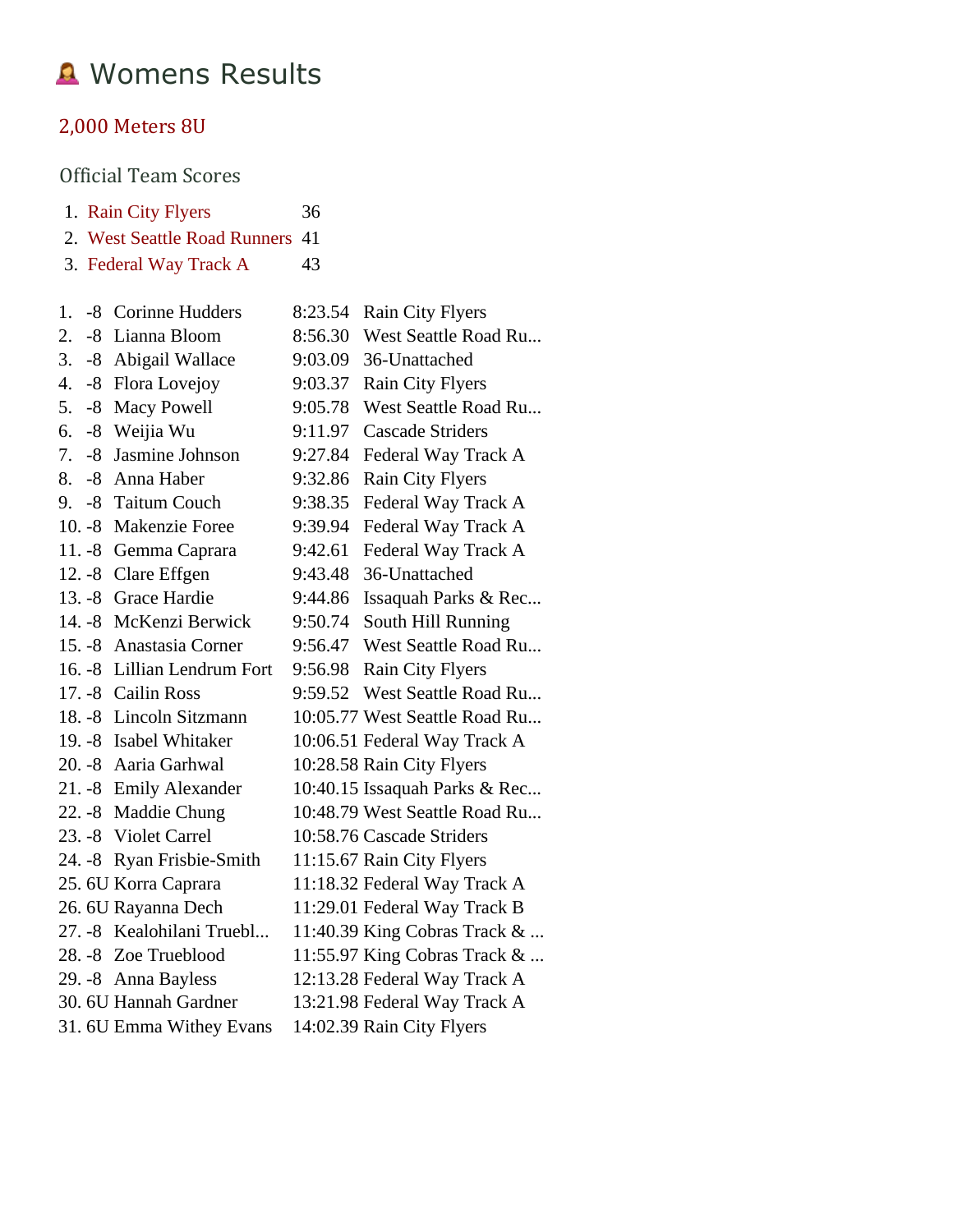#### [3,000 Meters 9-10](https://www.athletic.net/CrossCountry/meet/136547/results/561570)

- 1. [Cascade Striders A](https://www.athletic.net/CrossCountry/School.aspx?SchoolID=30059) 18
- 2. [Rain City Flyers A](https://www.athletic.net/CrossCountry/School.aspx?SchoolID=30070) 46
- 3. [Rain City Flyers B](https://www.athletic.net/CrossCountry/School.aspx?SchoolID=30070) 74
- 1. 10 Sydney Collier 12:46.96 Cascade Striders A 2. 10 Greta Watson 13:21.37 Chuckanut Raptors Ru... 3. 10 Tegan Holme 13:24.96 Cascade Striders A 4. 10 Natalie Oathout 13:45.56 36-Unattached 5. 10 Sarah Lindquist 13:49.48 Rain City Flyers A 6. 10 Danielle Jacobson 14:03.87 Cascade Striders A 7. 10 Piper Russell 14:21.84 Cascade Striders A 8. 10 Mio Masunaga 14:25.65 36-Unattached 9. 10 Mesafint Englert 14:29.33 Cascade Striders A 10. 10 Anna Lendrum Fort 14:29.79 Rain City Flyers A 11. 10 Audrey Schneider 14:43.59 Rain City Flyers B 12. 10 Anna Kuhn 14:58.01 Sonic Boom Running 13. 10 Ida Bralower 14:59.24 Rain City Flyers A 14. 10 Kimberly Zhao 15:02.32 Cascade Striders A 15. 10 Lorelei Geldien 15:05.15 Issaquah Parks & Rec... 16. 10 Camila Miller 15:09.15 Cascade Striders A 17. 10 Olivia McGrew 15:12.27 Kitsap Fliers Track ... 18. 10 Serafina Shin vonN... 15:13.37 Rain City Flyers B 19. 10 Rosa Van Niel 15:18.26 Rain City Flyers A 20. 10 Naomi Dunne-Loper 15:30.95 Rain City Flyers A 21. 10 Addison Washburn 15:53.38 West Seattle Road Ru... 22. 10 Sydney Herzog 15:55.56 Rain City Flyers A 23. 10 Riley Hill 15:57.48 West Seattle Road Ru... 24. 10 Sonya Carter 16:15.39 Rain City Flyers A 25. 10 Anjali Hodack 16:31.84 Speed Unlimited 26. 10 Mackenzie Walker 16:46.53 Rain City Flyers A 27. 10 Lucy Smith 16:52.18 Rain City Flyers B 28. 10 Erin Swenson 17:07.33 Cascade Striders A 29. 10 Julia Darringer 17:30.27 Rain City Flyers B 30. 10 Daphne Houghton 18:21.47 Rain City Flyers B 31. 10 Iliana Hasty 19:50.70 West Seattle Road Ru... 32. 10 Darinah Hou 21:09.43 Cascade Striders B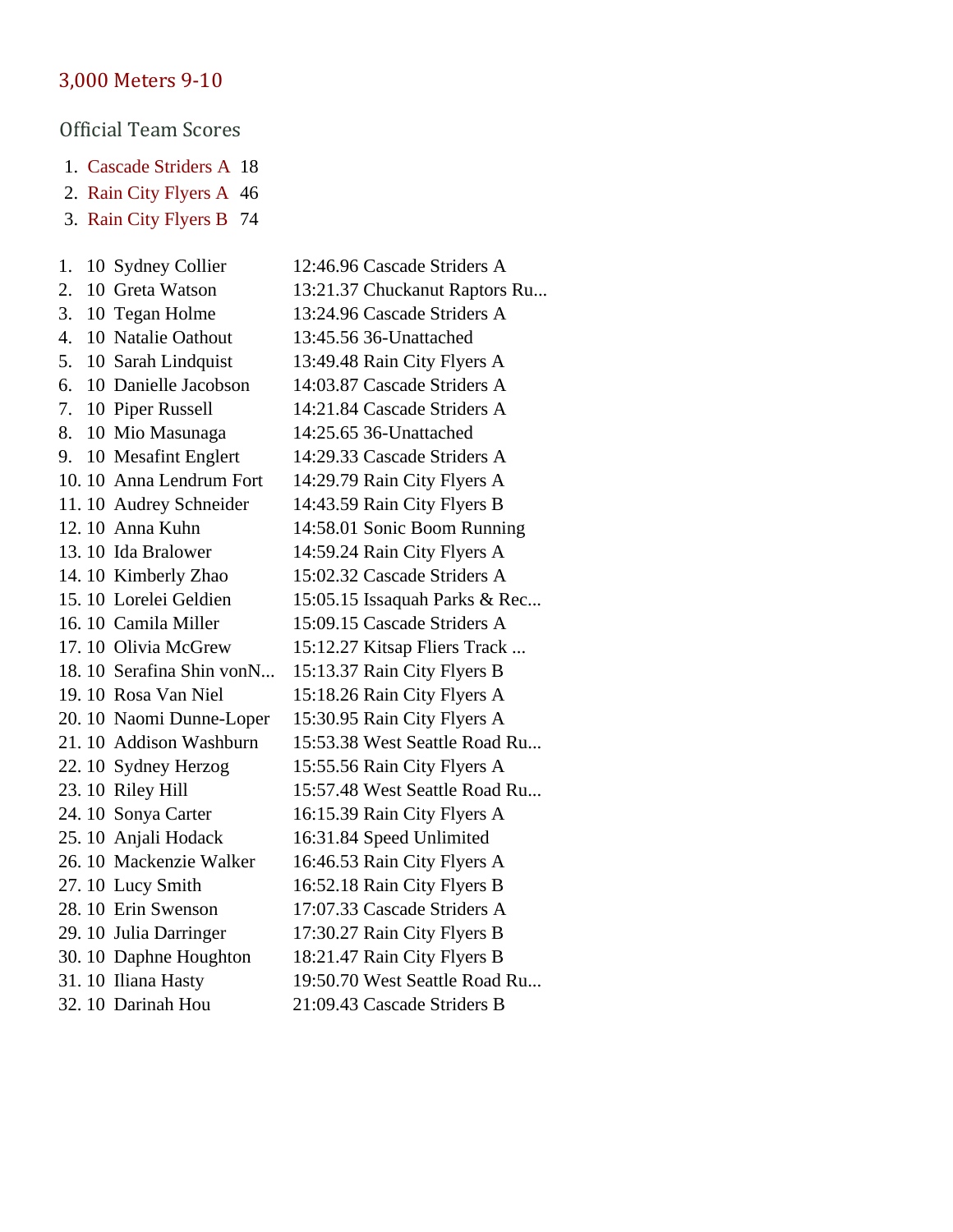# [3,000 Meters 11-12](https://www.athletic.net/CrossCountry/meet/136547/results/561572)

- 1. [Cascade Striders A](https://www.athletic.net/CrossCountry/School.aspx?SchoolID=30059) 37
- 2. [Speed Unlimited](https://www.athletic.net/CrossCountry/School.aspx?SchoolID=36799) 62
- 3. [Federal Way Track](https://www.athletic.net/CrossCountry/School.aspx?SchoolID=29808) 67
- 4. [Rain City Flyers](https://www.athletic.net/CrossCountry/School.aspx?SchoolID=30070) 76
- 5. [Issaquah Parks & Rec Gliders](https://www.athletic.net/CrossCountry/School.aspx?SchoolID=33197) 95

| 1. | 12 Alyvia Brown         | 11:42.37 Cascade Striders A   |
|----|-------------------------|-------------------------------|
| 2. | 12 Ava Borsheim         | 11:44.59 Federal Way Track    |
| 3. | 12 Maisie McManus       | 12:07.33 Rain City Flyers     |
| 4. | 12 Sara Cordova         | 12:22.46 Whisper Running      |
| 5. | 12 Julia Couch          | 12:35.60 Federal Way Track    |
| 6. | 12 Megan Kolenski       | 12:38.13 Speed Unlimited      |
| 7. | 12 Alivia Evans         | 12:41.28 Cascade Striders A   |
| 8. | 12 Ainsley Herron       | 12:46.13 Cascade Striders A   |
| 9. | 12 Sara Evans           | 12:50.20 Cascade Striders A   |
|    | 10.12 Talia Willson     | 12:56.09 Speed Unlimited      |
|    | 11.12 Anika Jones       | 13:09.53 Rain City Flyers     |
|    | 12.12 Sabrina Chun      | 13:20.57 Speed Unlimited      |
|    | 13.12 Alyssa Flindt     | 13:23.06 Issaquah Parks & Rec |
|    | 14.12 Ela Wojewoda      | 13:24.46 Issaquah Parks & Rec |
|    | 15.12 Hailey Wallace    | 13:26.12 36-Unattached        |
|    | 16.12 Selly Beyene      | 13:30.46 Barron Park Striders |
|    | 17.12 Yesenia Soriano   | 13:42.03 Federal Way Track    |
|    | 18.12 Fiona Wolf        | 13:47.29 Cascade Striders A   |
|    | 19.12 June Pierson      | 13:50.52 West Seattle Road Ru |
|    | 20.12 Thea Smith        | 13:55.14 Speed Unlimited      |
|    | 21.12 Giada Oliva       | 13:58.06 Issaquah Parks & Rec |
|    | 22.12 Emmie McGrew      | 13:58.30 Kitsap Fliers Track  |
|    | 23. 12 Lilian Gregorich | 14:11.03 Rain City Flyers     |
|    | 24.12 Clara Mackison    | 14:12.20 Barron Park Striders |
|    | 25.12 Anya Souza-Ponce  | 14:13.87 Rain City Flyers     |
|    | 26. 12 Aaliyah Clemons  | 14:15.69 Federal Way Track    |
|    | 27.12 Samantha Sherick  | 14:18.96 West Seattle Road Ru |
|    | 28.12 Tatum Ford        | 14:20.65 Speed Unlimited      |
|    | 29.12 Ava Carrel        | 14:21.50 Cascade Striders A   |
|    | 30. 12 Jana Willems     | 14:41.18 Speed Unlimited      |
|    | 31.12 Sierra Mason      | 14:44.47 West Seattle Road Ru |
|    | 32.12 Molly Hoover      | 14:54.65 Cascade Striders A   |
|    | 33.12 Elise Whaley      | 15:00.71 West Seattle Road Ru |
|    | 34.12 Viktoria Sutara   | 15:16.17 Cascade Striders B   |
|    | 35.12 Stella Martinez   | 15:59.06 Cascade Striders A   |
|    | 36.12 Lily Yu           | 15:59.86 Issaquah Parks & Rec |
|    |                         |                               |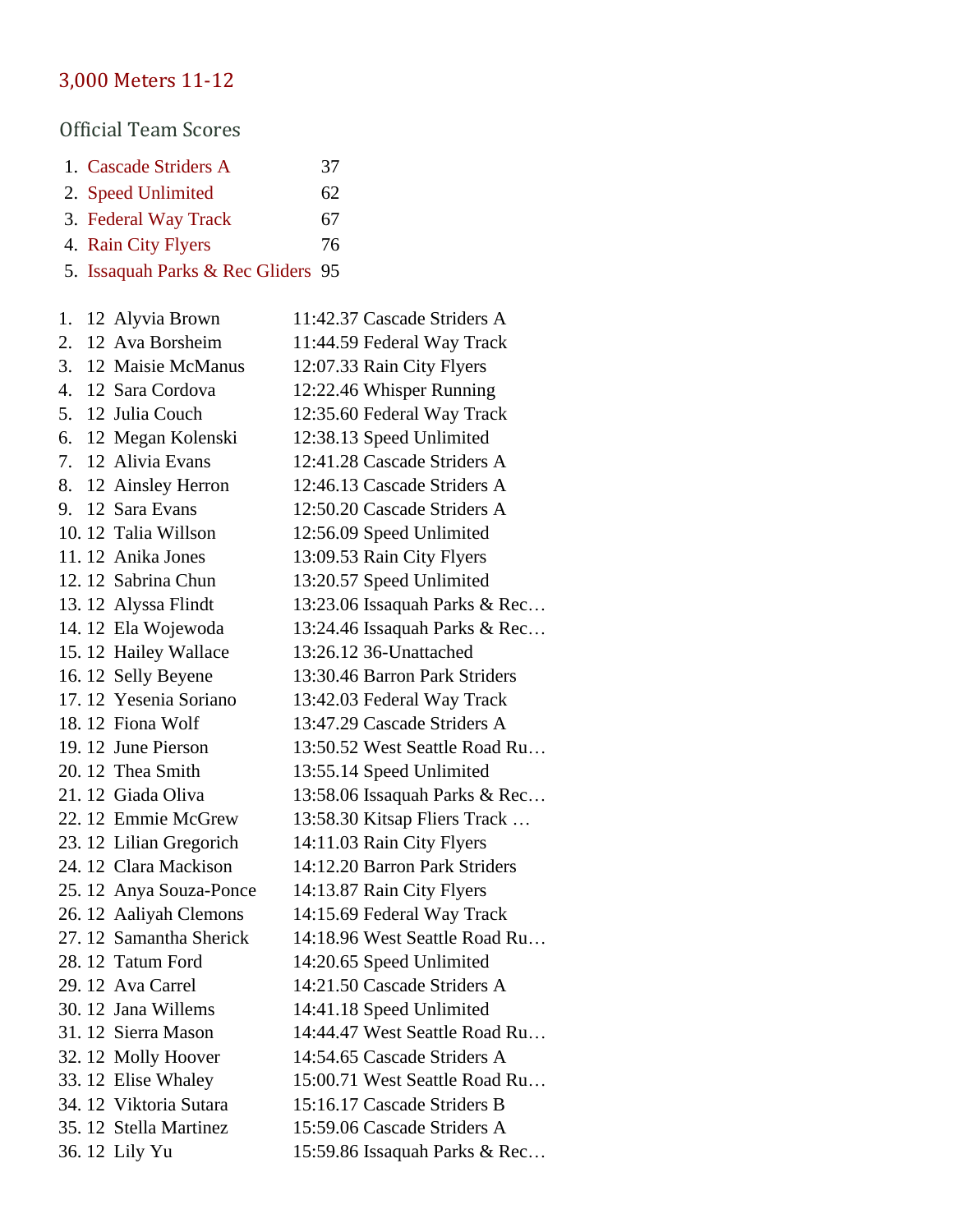| 37. 12 Mia Abigail Mayachar 17:26.20 Rain City Flyers |                               |
|-------------------------------------------------------|-------------------------------|
| 38.12 Lily Thompson                                   | 17:50.59 Federal Way Track    |
| 39.12 Emily Stevens                                   | 18:14.58 Issaquah Parks & Rec |
| 40.12 Weitong Wang                                    | 18:14.87 Cascade Striders B   |

# [4,000 Meters 13-14](https://www.athletic.net/CrossCountry/meet/136547/results/561574)

- 1. [Whisper Running A](https://www.athletic.net/CrossCountry/School.aspx?SchoolID=72159) 67
- 2. [Rain City Flyers A](https://www.athletic.net/CrossCountry/School.aspx?SchoolID=30070) 70
- 3. [Speed Unlimited](https://www.athletic.net/CrossCountry/School.aspx?SchoolID=36799) 78
- 4. [Cascade Striders A](https://www.athletic.net/CrossCountry/School.aspx?SchoolID=30059) 81
- 5. [Federal Way Track](https://www.athletic.net/CrossCountry/School.aspx?SchoolID=29808) 103
- 6. [Whisper Running B](https://www.athletic.net/CrossCountry/School.aspx?SchoolID=72159) 122
- 7. [South Hill Running](https://www.athletic.net/CrossCountry/School.aspx?SchoolID=73901) 131

| 1.               | 14 Ella Borsheim           | 14:43.58 Federal Way Track  |
|------------------|----------------------------|-----------------------------|
| 2.               | 14 Olivia Freeman          | 15:34.91 Rain City Flyers A |
| 3.               | 14 Chloe Connolly          | 15:37.22 Cascade Striders A |
| $\overline{4}$ . | 14 Sarah Mirkin            | 15:45.63 Speed Unlimited    |
| 5.               | 14 Ella Montgomery         | 15:47.07 Rain City Flyers A |
| 6.               | 14 Milena Kalisch          | 15:51.91 36-Unattached      |
| 7.               | 14 Sloane Selenis          | 15:52.86 Rain City Flyers A |
| 8.               | 14 Maya Cantine            | 15:53.12 Speed Unlimited    |
| 9.               | 14 Abigail Wall            | 16:05.97 Whisper Running A  |
|                  | 10. 14 Kaia Swegler Richm  | 16:09.29 36-Unattached      |
|                  | 11. 14 Kira Mahaffy        | 16:09.61 Whisper Running A  |
|                  | 12.14 Amelia Hoagland      | 16:14.43 Skagit Swift       |
|                  | 13. 14 Kylee Shakespeare   | 16:15.73 South Hill Running |
|                  | 14. 14 Sage Mailhiot       | 16:16.04 Skagit Swift       |
|                  | 15.14 Faith Martinez       | 16:21.66 Speed Unlimited    |
|                  | 16. 14 Katelyn Flolo       | 16:28.42 Whisper Running A  |
|                  | 17.14 Keanna Krueger       | 16:33.26 36-Unattached      |
|                  | 18.14 Olivia Stiles        | 16:34.82 Cascade Striders A |
|                  | 19.14 Callie Ulin          | 16:36.13 Whisper Running B  |
|                  | 20. 14 Anna Petrbokova     | 16:37.52 Cascade Striders A |
|                  | 21.14 Lauren Lewis         | 16:37.80 Federal Way Track  |
|                  | 22. 14 Emily DeJarlais     | 16:40.17 Cascade Striders A |
|                  | 23.14 Ashley Mckinstry     | 16:40.70 Whisper Running A  |
|                  | 24.14 Candice Owen         | 16:41.14 Whisper Running B  |
|                  | 25.14 Kiley O'Brien        | 16:42.74 Whisper Running A  |
|                  | 26.14 Lauren Holford       | 16:46.30 Speed Unlimited    |
|                  | 27.14 Jill Philbin         | 16:47.64 Rain City Flyers B |
|                  | 28.14 Emily Rosenkranz     | 16:49.05 Whisper Running A  |
|                  | 29. 14 Kennedy Shakespeare | 16:51.33 South Hill Running |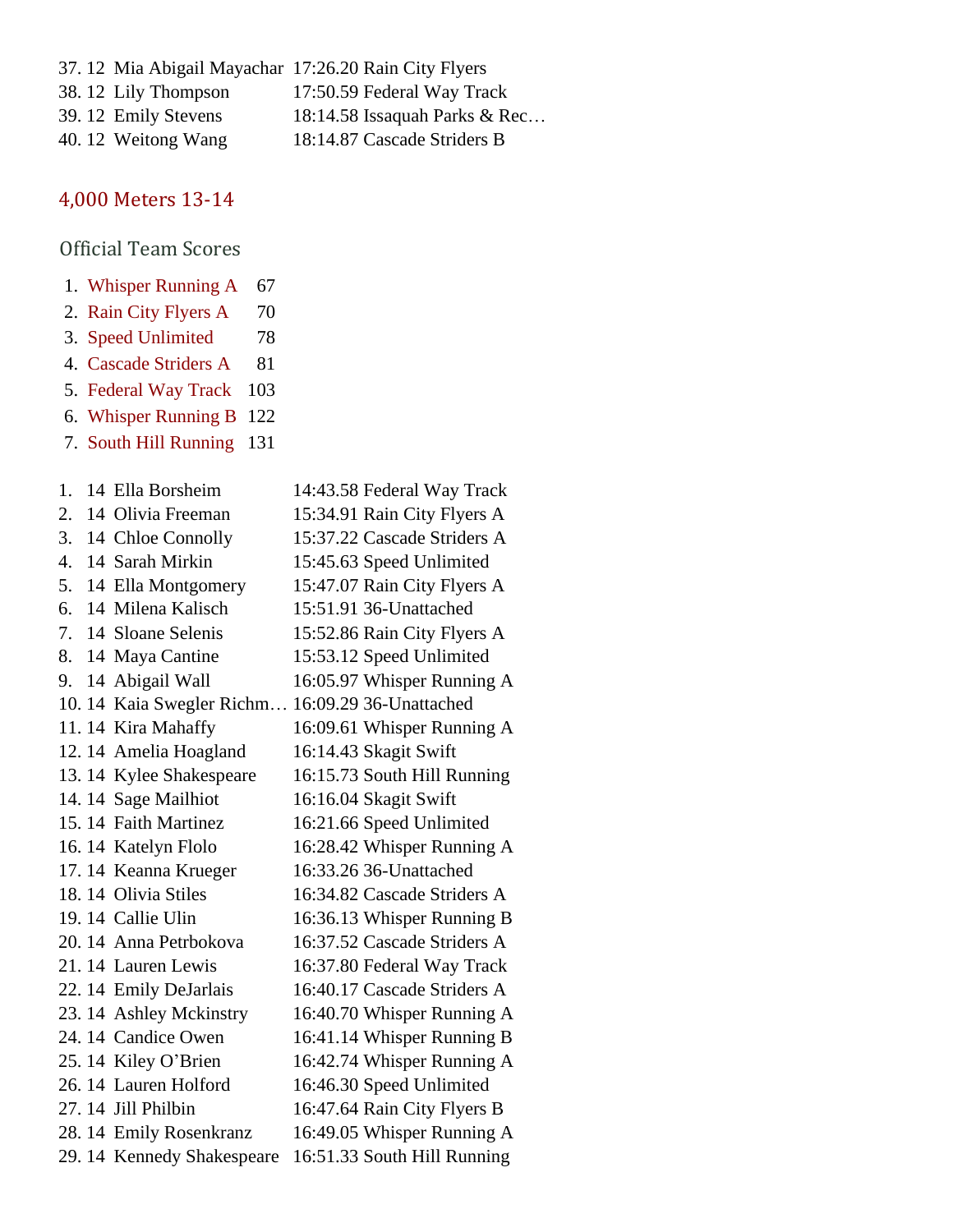| 30.14 Chloe Buzzard       | 16:52.17 Whisper Running B                         |
|---------------------------|----------------------------------------------------|
| 31.14 Sarah Ellis         | 16:52.51 Issaquah Parks & Rec                      |
| 32. 14 Abigail Atkins     | 17:04.92 South Hill Running                        |
| 33.14 Ashley Reeck        | 17:11.82 36-Unattached                             |
| 34.14 Kaitlyn Johnson     | 17:12.56 36-Unattached                             |
| 35.14 Makenzie Dilworth   | 17:21.17 Federal Way Track                         |
| 36.14 Natalie Hinds       | 17:21.40 Rain City Flyers A                        |
| 37.14 Rubee Mickel        | 17:22.66 Whisper Running B                         |
|                           | 38. 14 Emily Van Valkenburg 17:25.42 36-Unattached |
| 39.14 Jazmyn Stone        | 17:31.91 Federal Way Track                         |
| 40. 14 Abigail MacDonald  | 17:34.64 Rain City Flyers A                        |
| 41.14 Kelsey Ballard      | 17:35.84 Federal Way Track                         |
| 42.14 Anika Segall        | 17:38.40 Rain City Flyers A                        |
| 43.14 Kathryn Cannistra   | 17:43.13 Cascade Striders A                        |
| 44.14 Kayla Lucas         | 17:45.24 South Hill Running                        |
| 45.14 Rachel Jin          | 17:47.05 Speed Unlimited                           |
| 46. 14 Alyson Barrett     | 17:48.62 Speed Unlimited                           |
| 47.14 Natalie Peddie      | 17:51.61 Whisper Running B                         |
| 48.14 Kathleen Riordan    | 17:55.43 Federal Way Track                         |
| 49. 14 Addison Pettingill | 18:03.42 South Hill Running                        |
| 50. 14 Paige Maas         | 18:05.96 Whisper Running B                         |
| 51.14 Sophia Diseth       | 18:09.10 South Hill Running                        |
| 52.14 Merin Rensch        | 18:12.80 Cascade Striders A                        |
| 53.14 Claudia Wolf        | 18:28.29 Cascade Striders A                        |
| 54. 14 Marie Petrbokova   | 18:32.49 Cascade Striders B                        |
| 55.14 Ellen Lewis         | 19:07.67 Rain City Flyers A                        |
| 56.14 Brooklyn Liang      | 19:10.43 Cascade Striders A                        |
| 57.14 Jaycee Clark        | 19:24.46 South Hill Running                        |
| 58.14 Hannah Davidson     | 19:37.68 Federal Way Track                         |
| 59.14 Sarah Olson         | 20:05.96 Cascade Striders B                        |
| 60. 14 Lauren Arnold      | 20:34.63 Cascade Striders B                        |
| 61.14 Janae Morrison      | 21:31.20 South Hill Running                        |
| 62. 14 Hannah Isabelle Ma | 22:14.87 Rain City Flyers A                        |
| 63.14 Sabreen Moazzam     | 23:10.15 Cascade Striders B                        |
| 64. 14 Sanjita Rishikesan | 23:45.73 Cascade Striders A                        |
|                           |                                                    |